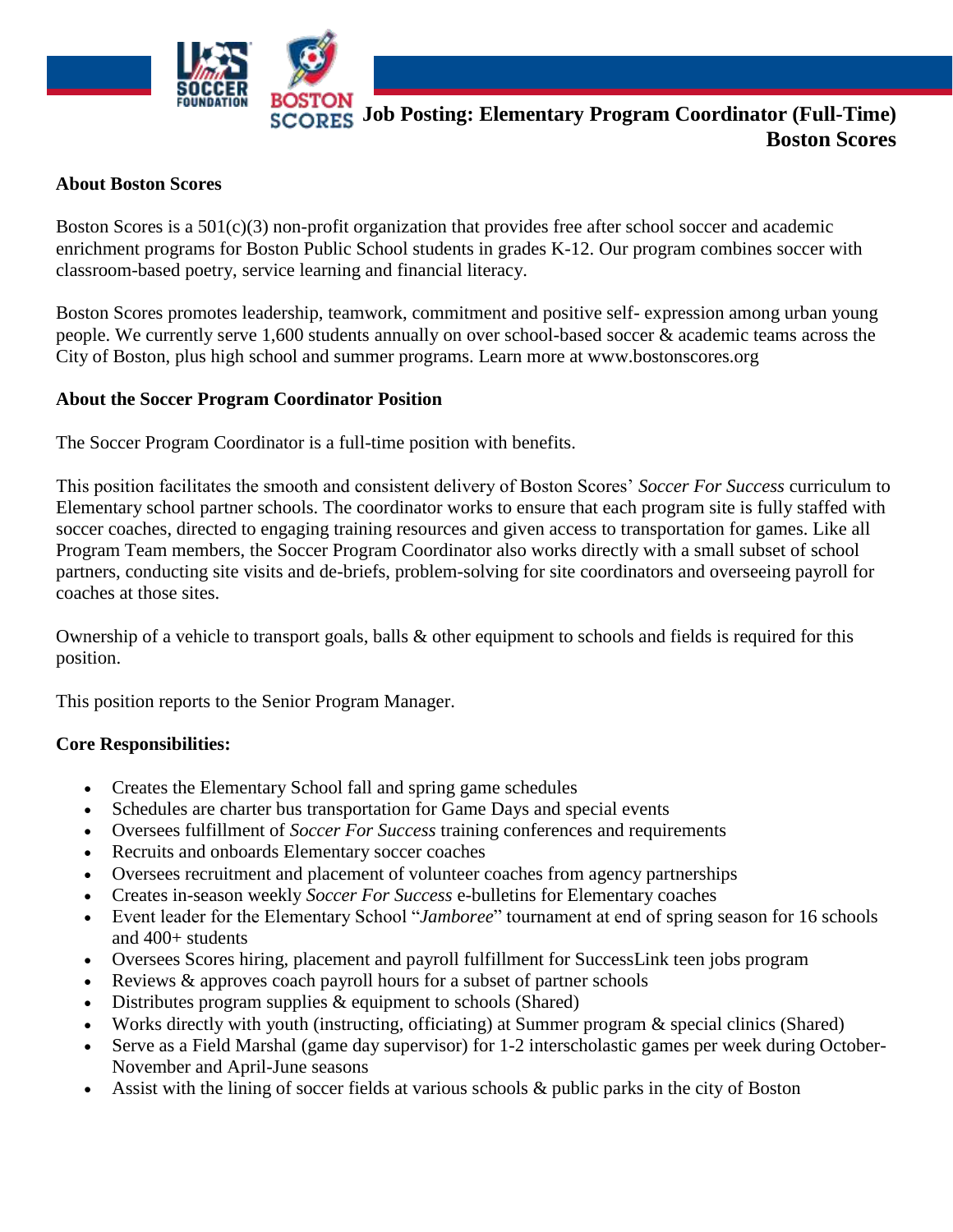

# **Skills and Qualifications**:

- Thorough knowledge of the basic rules and positions of the sport of soccer is required
- Applicant must have a car and be licensed to operate it in the state of Massachusetts
- Prior coaching and/or positive youth development experience is preferred
- Should be positive, patient and have an ability to communicate with and relate to children
- Duties include work that requires physical exertion and may include helping to move goals, large boxes weighing up to 50 pounds, and other large equipment.
- CORI/SORI background checks are required

## **Office Culture, Hours & Compensation**:

- This is a full-time positions with benefits
- 100% employer-funded Health (Harvard Pilgrim), Dental & Vision Insurance
- 100% employer-funded Short-Term & Long-Term Disability Insurance & Life Insurance policy
- 401K plan with 4% employer match (eligible after 12 months of employment)
- 4-weeks of Paid Time Off in the first year of employment, with increasing accrual thereafter
- Our office is located in the Brewery building in Jamaica Plain, five minutes walk from Stony Brook MBTA station on the Orange Line.
- Boston Scores uses a hybrid work schedule that balances in-office and remote work for all staff. Remote work hours and schedule are negotiable with your supervisor, within organizational guidelines.
- Brewery Building has café, gym and adjacent parks and running/biking trails.
- Dress is Casual (but neat). Jeans, sneakers & t-shirts welcome.
- Starting salary is \$40K

Pay: From \$40,000.00 per year

Benefits:

- $401(k)$
- $401(k)$  matching
- Dental insurance
- Health insurance
- Life insurance
- Paid time off
- Retirement plan
- Vision insurance

## Schedule:

• Monday to Friday

## Education:

• Bachelor's (Preferred)